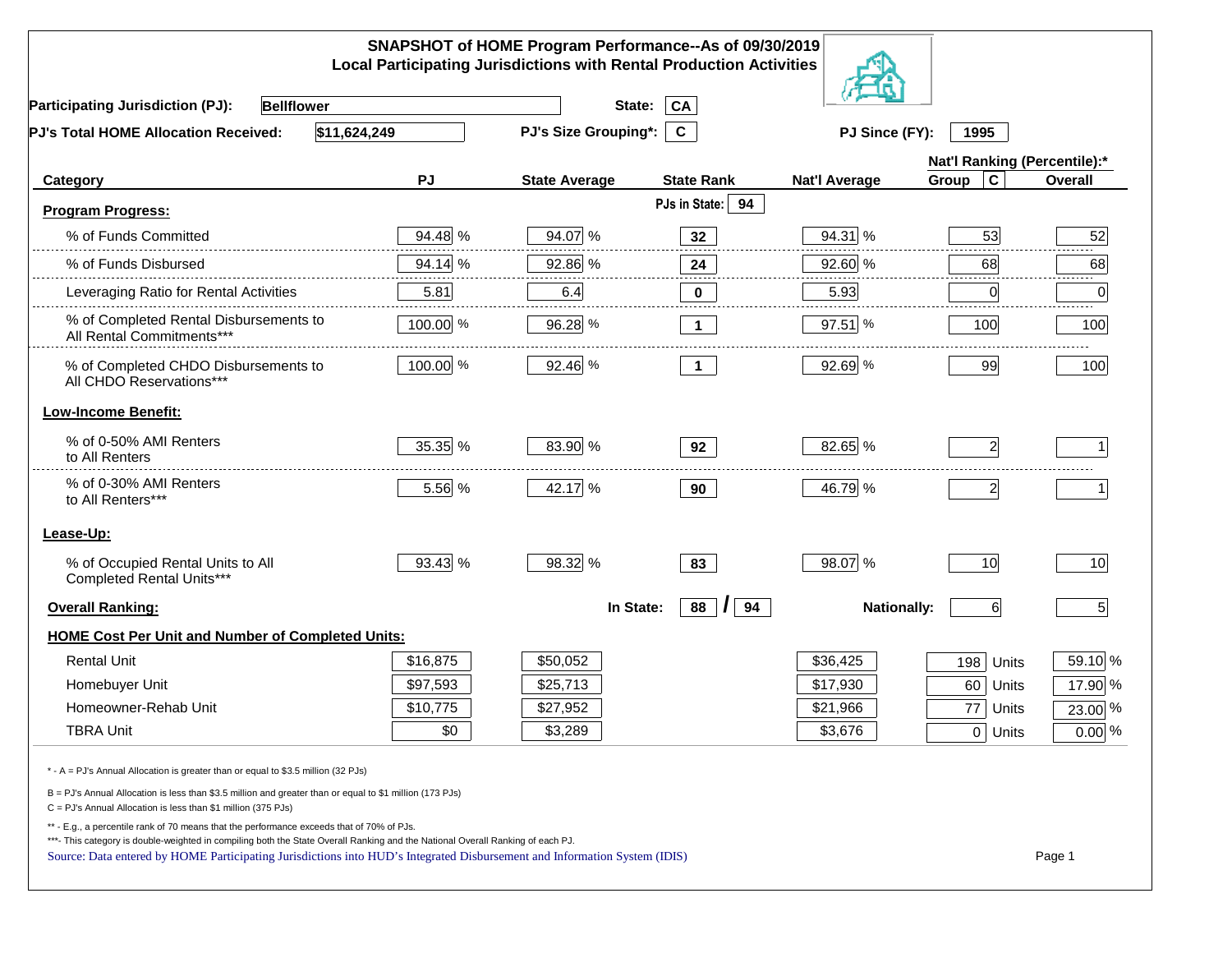|                                                                                                                           |             |        |               |                            |                        |                        | <b>Program and Beneficiary Characteristics for Completed Units</b> |      |                      |                                             |             |
|---------------------------------------------------------------------------------------------------------------------------|-------------|--------|---------------|----------------------------|------------------------|------------------------|--------------------------------------------------------------------|------|----------------------|---------------------------------------------|-------------|
| <b>Participating Jurisdiction (PJ): Bellflower</b>                                                                        |             |        |               |                            | $\overline{\text{CA}}$ |                        |                                                                    |      |                      |                                             |             |
| <b>Total Development Costs:</b>                                                                                           |             |        | <b>Rental</b> | <b>Homebuyer</b>           |                        | <b>Homeowner</b>       | <b>CHDO Operating Expenses:</b>                                    |      | PJ:                  |                                             | $0.2$ %     |
| (average reported cost per unit in<br><b>HOME-assisted projects)</b>                                                      | PJ:         |        | \$111,741     | \$138,693                  |                        | \$11,230               | (% of allocation)                                                  |      | <b>National Avg:</b> |                                             | $1.1$ %     |
|                                                                                                                           | State:*     |        | \$190,858     | \$131,515                  |                        | \$30,342               |                                                                    |      |                      |                                             |             |
|                                                                                                                           | National:** |        | \$135,225     | \$88,236                   |                        | \$26,222               |                                                                    |      |                      |                                             |             |
|                                                                                                                           |             | Rental |               | <b>Homebuyer Homeowner</b> | <b>TBRA</b>            |                        |                                                                    |      |                      | <b>Rental Homebuyer Homeowner</b>           | <b>TBRA</b> |
| <b>RACE:</b>                                                                                                              |             | %      | ℅             | ℅                          | %                      | <b>HOUSEHOLD TYPE:</b> |                                                                    | $\%$ | $\frac{9}{6}$        | %                                           | $\%$        |
| White:                                                                                                                    |             | 39.8   | 23.7          | 57.1                       | 0.0                    | Single/Non-Elderly:    |                                                                    | 5.4  | 15.3                 | 20.8                                        | 0.0         |
| <b>Black/African American:</b>                                                                                            |             | 20.4   | 16.9          | 10.4                       | 0.0                    | Elderly:               |                                                                    | 91.4 | 3.4                  | 58.4                                        | 0.0         |
| Asian:                                                                                                                    |             | 7.0    | 3.4           | 2.6                        | 0.0                    |                        | <b>Related/Single Parent:</b>                                      | 0.0  | 27.1                 | 6.5                                         | 0.0         |
| American Indian/Alaska Native:                                                                                            |             | 1.1    | 0.0           | 0.0                        | 0.0                    |                        | <b>Related/Two Parent:</b>                                         | 0.5  | 47.5                 | 7.8                                         | 0.0         |
| Native Hawaiian/Pacific Islander:                                                                                         |             | 0.0    | 1.7           | 0.0                        | 0.0                    | Other:                 |                                                                    | 2.7  | 5.1                  | 6.5                                         | 0.0         |
| American Indian/Alaska Native and White:                                                                                  |             | 0.0    | 0.0           | 0.0                        | 0.0                    |                        |                                                                    |      |                      |                                             |             |
| Asian and White:                                                                                                          |             | 0.0    | 1.7           | 1.3                        | 0.0                    |                        |                                                                    |      |                      |                                             |             |
| <b>Black/African American and White:</b>                                                                                  |             | 0.5    | 0.0           | 0.0                        | 0.0                    |                        |                                                                    |      |                      |                                             |             |
| American Indian/Alaska Native and Black:                                                                                  |             | 0.0    | 0.0           | 0.0                        | 0.0                    |                        |                                                                    |      |                      |                                             |             |
| <b>Other Multi Racial:</b>                                                                                                |             | 7.5    | 1.7           | 0.0                        | 0.0                    |                        |                                                                    |      |                      |                                             |             |
| Asian/Pacific Islander:                                                                                                   |             | 0.0    | 0.0           | 0.0                        | 0.0                    |                        |                                                                    |      |                      |                                             |             |
| <b>ETHNICITY:</b>                                                                                                         |             |        |               |                            |                        |                        |                                                                    |      |                      |                                             |             |
| <b>Hispanic</b>                                                                                                           |             | 23.7   | 49.2          | 28.6                       | 0.0                    |                        |                                                                    |      |                      |                                             |             |
| <b>HOUSEHOLD SIZE:</b>                                                                                                    |             |        |               |                            |                        |                        | <b>SUPPLEMENTAL RENTAL ASSISTANCE:</b>                             |      |                      |                                             |             |
| 1 Person:                                                                                                                 |             | 87.1   | 11.9          | 46.8                       | 0.0                    | Section 8:             |                                                                    | 8.6  | 6.8                  |                                             |             |
| 2 Persons:                                                                                                                |             | 7.0    | 23.7          | 33.8                       | 0.0                    | <b>HOME TBRA:</b>      |                                                                    | 1.1  |                      |                                             |             |
| 3 Persons:                                                                                                                |             | 2.7    | 15.3          | 11.7                       | 0.0                    | Other:                 |                                                                    | 3.8  |                      |                                             |             |
| 4 Persons:                                                                                                                |             | 0.0    | 27.1          | 3.9                        | 0.0                    | No Assistance:         |                                                                    | 86.6 |                      |                                             |             |
| 5 Persons:                                                                                                                |             | 0.0    | 15.3          | 2.6                        | 0.0                    |                        |                                                                    |      |                      |                                             |             |
| 6 Persons:                                                                                                                |             | 2.2    | 3.4           | 1.3                        | 0.0                    |                        |                                                                    |      |                      |                                             |             |
| 7 Persons:                                                                                                                |             | 0.0    | 1.7           | 0.0                        | 0.0                    |                        |                                                                    |      |                      |                                             |             |
| 8 or more Persons:                                                                                                        |             | $1.1$  | 0.0           | 0.0                        | 0.0                    |                        | # of Section 504 Compliant Units:                                  |      | 225                  |                                             |             |
| The State average includes all local and the State PJs within that state                                                  |             |        |               |                            |                        |                        |                                                                    |      |                      |                                             |             |
| ** The National average includes all local and State PJs, and Insular Areas                                               |             |        |               |                            |                        |                        |                                                                    |      |                      |                                             |             |
| # Section 8 vouchers can be used for First-Time Homebuyer Downpayment Assistance.                                         |             |        |               |                            |                        |                        |                                                                    |      |                      |                                             |             |
| Source: Data entered by HOME Participating Jurisdictions into HUD's Integrated Disbursement and Information System (IDIS) |             |        |               |                            |                        |                        |                                                                    |      |                      | HOME Program Performance SNAPSHOT<br>Page 2 |             |